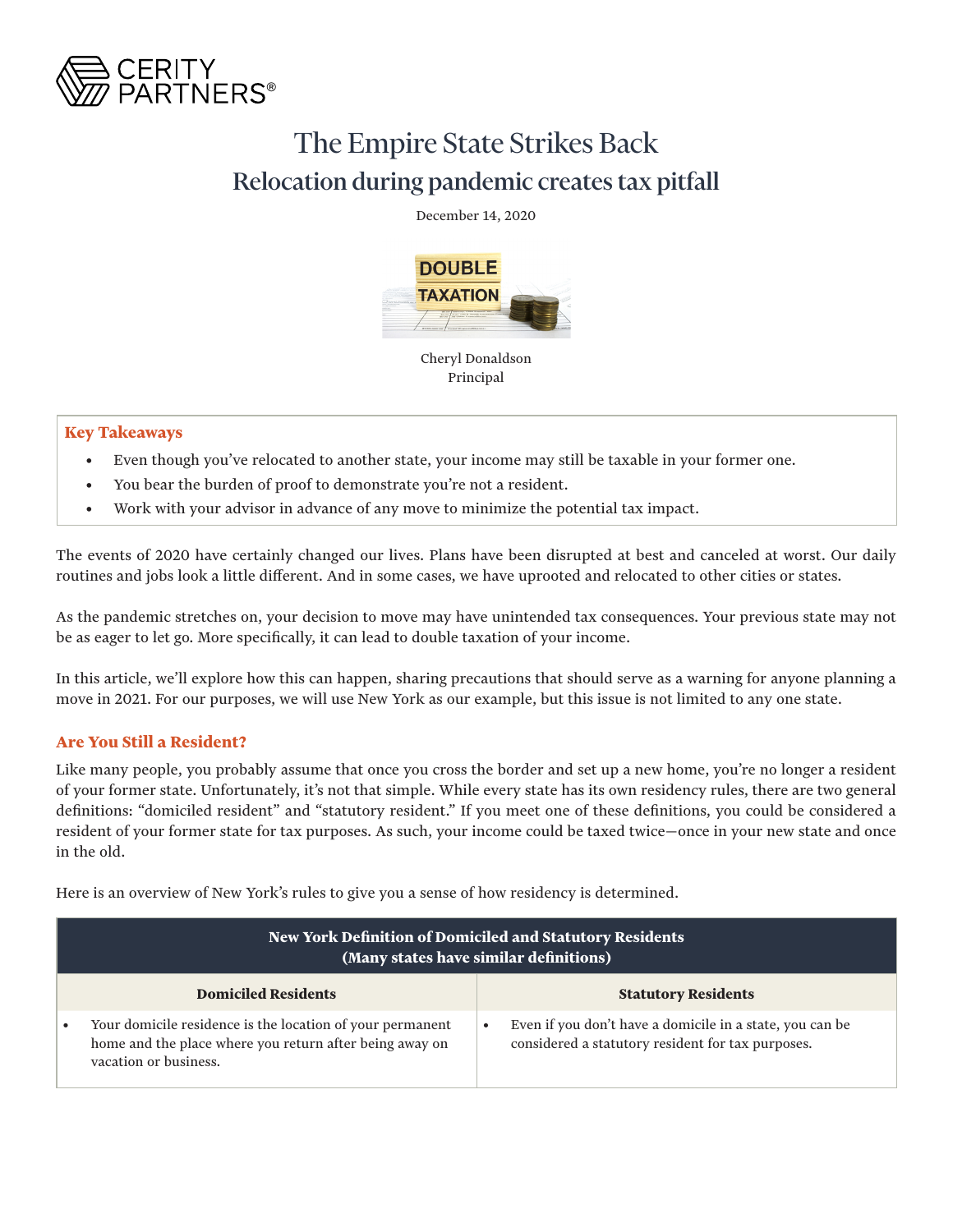

| <b>Domiciled Residents</b>                                                                                                                                                                                                                                                                                                                                                                                                                                                                                                                                                                                                                                                                                                                                                                                                                                                                                                                                                                                                                                             | <b>Statutory Residents</b>                                                                                                                                                                                                                                                                                                                                                                                                                                                                                                                                                                                                                                                                                                                                                                                                                                                                                                                                                          |
|------------------------------------------------------------------------------------------------------------------------------------------------------------------------------------------------------------------------------------------------------------------------------------------------------------------------------------------------------------------------------------------------------------------------------------------------------------------------------------------------------------------------------------------------------------------------------------------------------------------------------------------------------------------------------------------------------------------------------------------------------------------------------------------------------------------------------------------------------------------------------------------------------------------------------------------------------------------------------------------------------------------------------------------------------------------------|-------------------------------------------------------------------------------------------------------------------------------------------------------------------------------------------------------------------------------------------------------------------------------------------------------------------------------------------------------------------------------------------------------------------------------------------------------------------------------------------------------------------------------------------------------------------------------------------------------------------------------------------------------------------------------------------------------------------------------------------------------------------------------------------------------------------------------------------------------------------------------------------------------------------------------------------------------------------------------------|
| New York looks at a variety of facts and circumstances and<br>"general habit of life" to determine if you have abandoned<br>your domicile in favor of a new one:<br>Have you changed your driver's license and voter's<br>$\circ$<br>registration?<br>Have you filed a formal declaration of residency in<br>$\circ$<br>another state?<br>Do you still actively work in New York or operate your<br>$\circ$<br>business there?<br>Where do you spend the majority of your time?<br>$\circ$<br>Where are your "near and dear" possessions (pets,<br>$\circ$<br>heirlooms, art collections) located?<br>Where is your children's school? The residence of<br>$\circ$<br>immediate family members?<br>Are you maintaining a physical structure in New York?<br>$\circ$<br>Have you severed community ties?<br>$\circ$<br>"Deeds and not words" guide auditors' determinations.<br>That means you will need to provide "clear and convincing<br>evidence" that you have abandoned your New York domicile.<br>Certain exceptions apply to people in the military and living | New York uses a two-part test to determine statutory<br>$\bullet$<br>residency. Did you maintain a "permanent place of abode"<br>and spend at least 184 days in New York during the year?<br>In general, any part of a day you spend in New York counts<br>$\bullet$<br>as a day even if you just go to the city to dine or shop.<br>Meticulous recordkeeping is vital to avoid being considered a<br>$\bullet$<br>statutory resident. As with the domicile definition, you bear<br>the burden of proof. Examples of records that New York will<br>examine include, but are not limited to:<br>Detailed day-count calendars, including purpose of visit<br>$\bigcirc$<br>Cell phone records (reveal the cell tower locations for<br>$\circ$<br>communications)<br>E-Z Pass records<br>$\circ$<br>Key fob swipes (for entry to a residence or office)<br>$\circ$<br>Debit and credit card records (corporate and personal)<br>$\bigcirc$<br>Corporate expense vouchers<br>$\bigcirc$ |
| abroad that are beyond the scope of this article. If either of<br>these situations pertains to you, we will help analyze and<br>advise.                                                                                                                                                                                                                                                                                                                                                                                                                                                                                                                                                                                                                                                                                                                                                                                                                                                                                                                                |                                                                                                                                                                                                                                                                                                                                                                                                                                                                                                                                                                                                                                                                                                                                                                                                                                                                                                                                                                                     |

# **What Is the Potential Tax Impact?**

Let's look at an example to see how these residency definitions could impact your tax bill. We'll assume the taxpayer owns a home and lives in New York City with their family from January to March 31, 2020. On April 1, they move to their country home in Connecticut (CT).

# **Assumptions:**

- The taxpayer and spouse change their drivers' licenses, voting registrations, mailing address, doctors, club memberships, and children's schools to Connecticut and move all valuables there.
- They keep their New York City home and use it for short trips to the city, with the intention of selling it sometime in the future.
- The taxpayer works in his New York office 50% of the time between April and December but returns home to Connecticut every night. The other 50% of the time, he works on projects in Connecticut.
- By December 31, he has spent 210 days in New York.

#### **Financials**

- Total wages =  $$1,500,000$
- Wages earned in NY as NY/NYC resident =  $$375,000$
- Wages earned in CT as CT resident = \$562,500
- Wages earned in NY as CT resident = \$562,500
- Interest and dividends = \$200,000 for the year (\$50,000 received while in NY and \$150,000 received while in CT)
- Capital gains = \$800,000, all received while living in CT
- Standard tax deduction (doesn't itemize)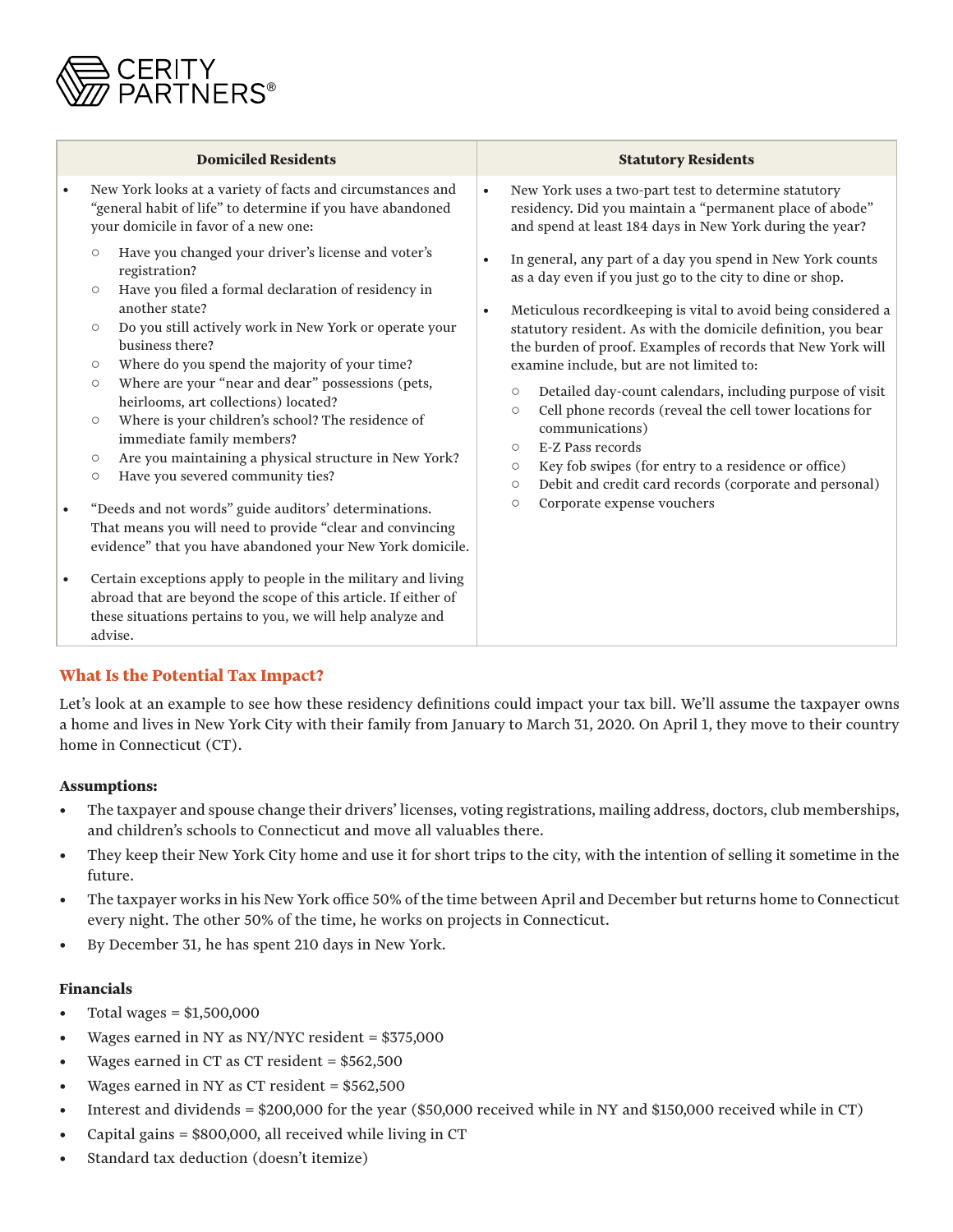

### **Tax Implications**

Since the taxpayer maintained a home in New York City and spent more than 184 days in New York, they are considered a statutory resident. As such, they are required to file a full-year New York resident tax return plus a part-year return for Connecticut. Their investment income will be taxed by both states. Each state will provide a credit (explained below) for wages earned in the other location.

| <b>Tax Liabilities</b><br>NY Full-Year Statutory Resident/<br><b>CT Part-Year Domiciled Resident</b><br>(Including credits for wages sourced)<br>to other states) |                           | <b>Tax Liabilities</b><br><b>NY Part-Year Resident/CT</b><br><b>Part-Year Resident</b><br>(Including CT credit for wages)<br>sourced in NY) |
|-------------------------------------------------------------------------------------------------------------------------------------------------------------------|---------------------------|---------------------------------------------------------------------------------------------------------------------------------------------|
| \$179,612                                                                                                                                                         | <b>New York State Tax</b> | \$86,469                                                                                                                                    |
| \$95,976                                                                                                                                                          | <b>New York City Tax</b>  | \$14,136                                                                                                                                    |
| \$105,661                                                                                                                                                         | <b>Connecticut Tax</b>    | \$105,661                                                                                                                                   |
| \$381,249                                                                                                                                                         | <b>Total State Tax</b>    | \$206,266                                                                                                                                   |

#### **The cost of being deemed a statutory resident: \$174,983 more in taxes.\***

#### **Can You Receive a Credit for Taxes Paid to Another State?**

In limited circumstances, a state may offer a credit for taxes paid to another state. For example, while New York taxes all income of statutory residents, it does provide credits for:

- Income attributable to a business, trade, profession, or occupation carried on in the other state (e.g., wages, partnership income, S corporation income, rental income)
- Interest or dividends from intangible investments only if received from an asset connected with a trade or business conducted in that other state
- Capital gains on physical assets located in the other state (e.g., rental property, vacation home, land)

Some states are more generous with credits than others. Your advisor can help you understand the rules applicable to your situation and plan accordingly.

#### **How Do States Know?**

At this point, you may be wondering, "how will a state know how long I've lived there?" Some states like New York require you to check a box on the tax return indicating whether you maintained a home in the state and/or in New York City and indicate the number of days you were present in the state. In light of the pandemic, we also anticipate that many states may add a similar check box or residency certification clause and ramp up their enforcement efforts (audits) to bolster tax revenues.

### **Plan Your Next Move With Us**

As our example illustrates, an attempted move outside the state of New York can lead to severe and unintended tax consequences. Each taxpayer's situation is unique and requires an analysis of all facts and circumstances to determine the actual impact. Not every case fits into a perfect box, and Cerity Partners is here to assist you. Before you decide to move to/ from any state, please be sure to [contact us](https://ceritypartners.com/contact/). It is our goal to help you avoid costly surprises.

For more planning ideas, check out [Year-End Tax Planning: What to Consider Post-Election](https://ceritypartners.com/thought-leadership/post-election-tax-planning/).